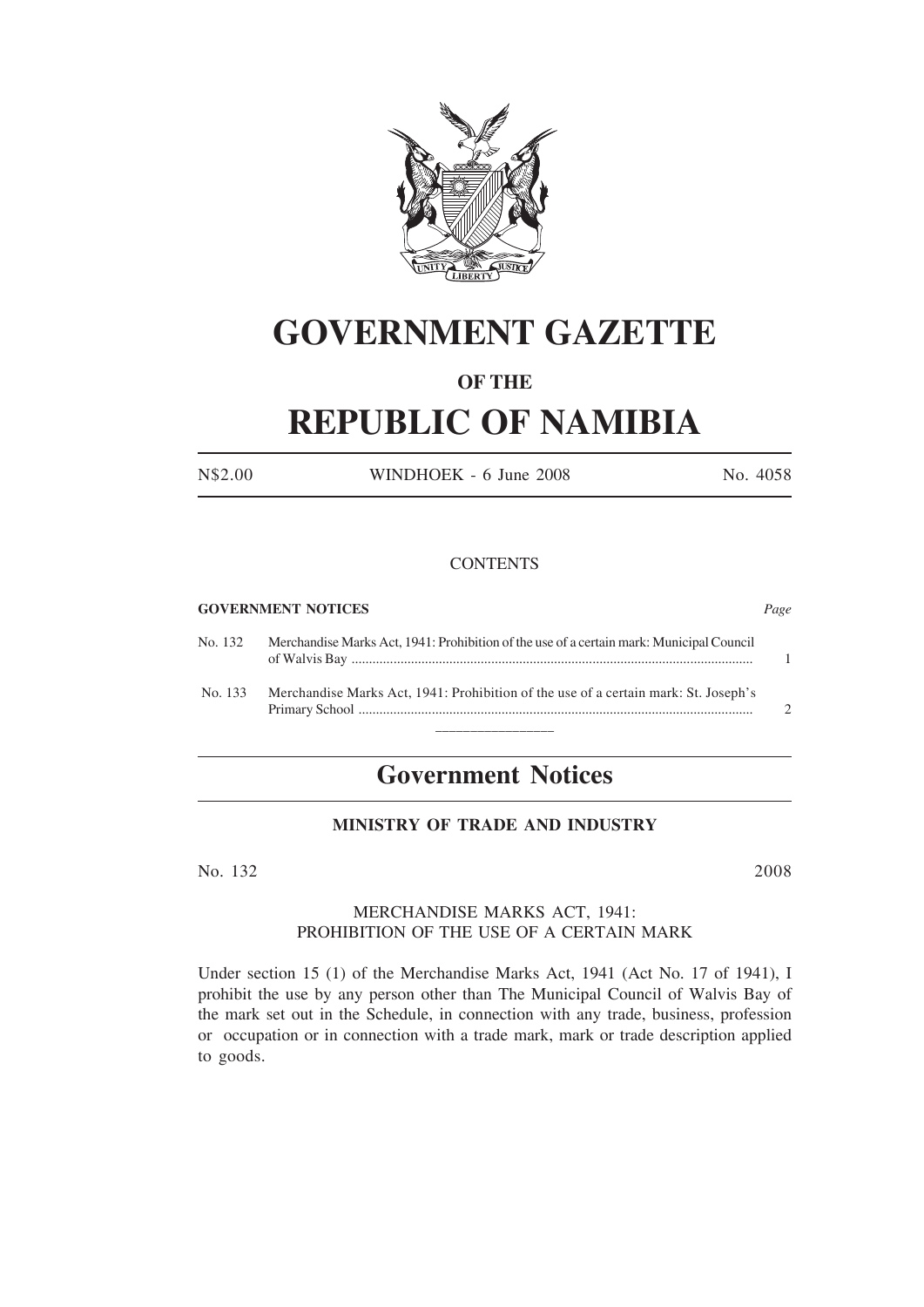#### **SCHEDULE**



**N. IYAMBO ACTING MINISTER OF TRADE AND INDUSTRY**

#### **MINISTRY OF TRADE AND INDUSTRY**

\_\_\_\_\_\_\_\_\_\_\_\_\_\_\_\_\_

No.133 2008

# MERSHANDISE MARKS ACT, 1941: PROHIBITION OF THE USE OF A CERTAIN MARK

Under section 15 (1) of the Merchandise Marks Act, 1941 (Act No. 17 of 1941), I prohibit the use by any person other than The St. Joseph's Primary School of the mark set out in the Schedule, in connection with any trade, business, profession or occupation or in connection with a trade mark, mark or trade description applied to goods.

### **SCHEDULE**